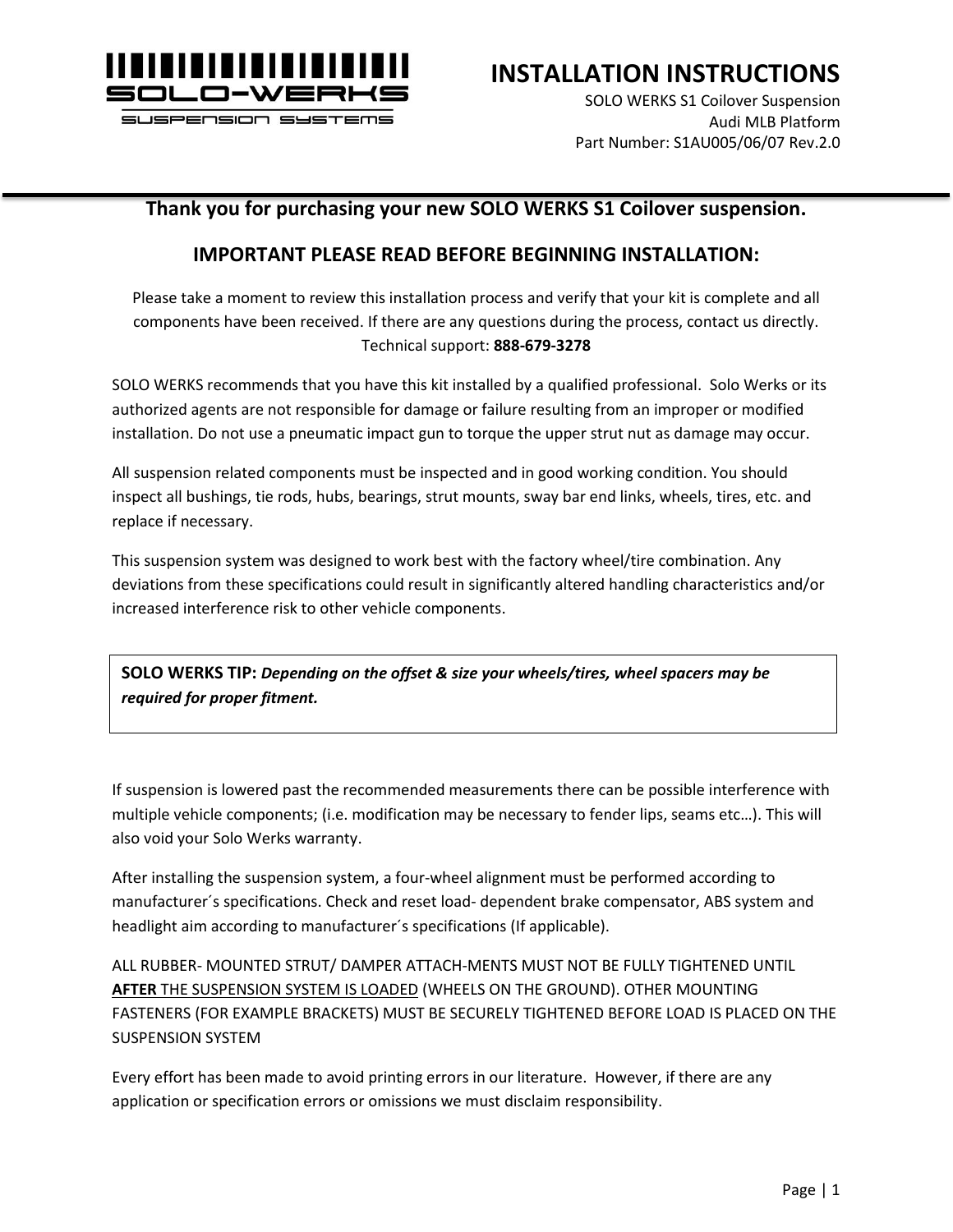

# **INSTALLATION INSTRUCTIONS**

SOLO WERKS S1 Coilover Suspension Audi MLB Platform Part Number: S1AU005/06/07 Rev.2.0

### **Original Suspension Removal- Front:**

**SOLO WERKS TIP:** *Disconnect Headlight level sensor on control arm (if equipped) before any other steps are taken. Disregard for this step could result in damage to sensor link.*

- 1. Support Lower Control Arm/Spindle with floor jack
- 2. Remove any lines/hoses from original suspension strut mounts
- 3. Remove OEM sway bar endlink from lower control arm
- 4. Disconnect tie rod end from steering knuckle
- 5. Disconnect upper control arms from steering knuckle
- 6. Remove three upper strut housing bolts that attach strut to the chassis
- 7. Remove Lower strut bolt/nut from lower control arm
- 8. While pushing down on the suspension you will now be able to remove the OEM strut as an assembly (strut housing, spring, upper strut mount, upper control arms)

**NOTE:** If you are using your existing upper strut mount, control arms (Fig 1 #2 & 3) you must remove these items from the strut assembly. These items are under extreme pressure from the front spring and must be removed using an appropriate spring compressor to relieve the pressure. Follow the directions given by the manufacturer of the Spring Compressor to safely remove the spring and disassemble the Strut Assembly.

**SOLO WERKS TIP:** *OEM suspension components such as strut mounts bearings, control arms, etc. are a consumable/wear item and are a known fail point on this chassis. Solo Werks recommends using new mounts with new OEM Bearings and leaving your original suspension as an assembly. These parts are available from your Solo Werks Dealer or your local VW/Audi parts dealer.*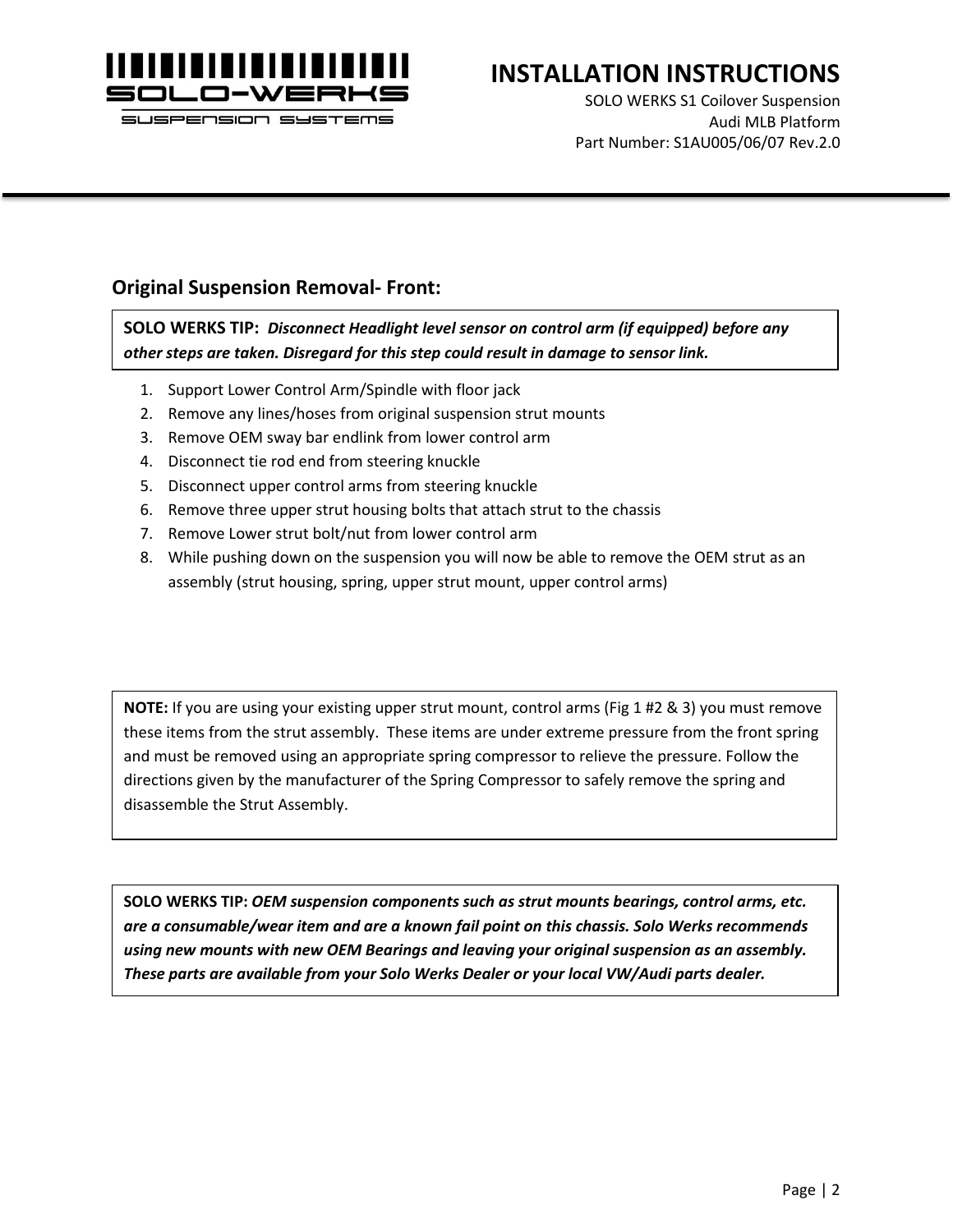

# **INSTALLATION INSTRUCTIONS**

SOLO WERKS S1 Coilover Suspension Audi MLB Platform Part Number: S1AU005/06/07 Rev.2.0

### **Solo Werks Coilover Pre Assembly – Priming the Dampers**



**SOLO WERKS TIP:** *As the suspension is shipped and stored in a horizontal position, it is advisable to exercise or Prime the shock absorber before you install them to ensure that the internal contents are in the correct chambers. Therefore, we advise that before you assemble the front coilover shock absorber, take a moment to purge the shock absorber.* 

*To do this, one side at a time remove the following from one of the front Coilover Assemblies (if equipped):*

- *Two Upper fasteners (lock nut and securing nut)*
- *Upper Spring Perch*
- *Main Spring*
- *Spring Isolator*
- *Helper Spring*

*You will then be left with the coilover strut with the bumpstop and vent disc on the shaft. Pull the bumpstop up to the top of the chrome shock shaft, just before the threaded portion.* 

*With the shock upright (as it would be installed in the vehicle) compress the shock shaft until the bump stop touches the shock housing, and then pull to extend the shock shaft back to full extension.*

 *Repeat 3-5 time minimums. You will notice the shock forces getting progressively harder each time. Once they feel consistent each way, you are ready to install.*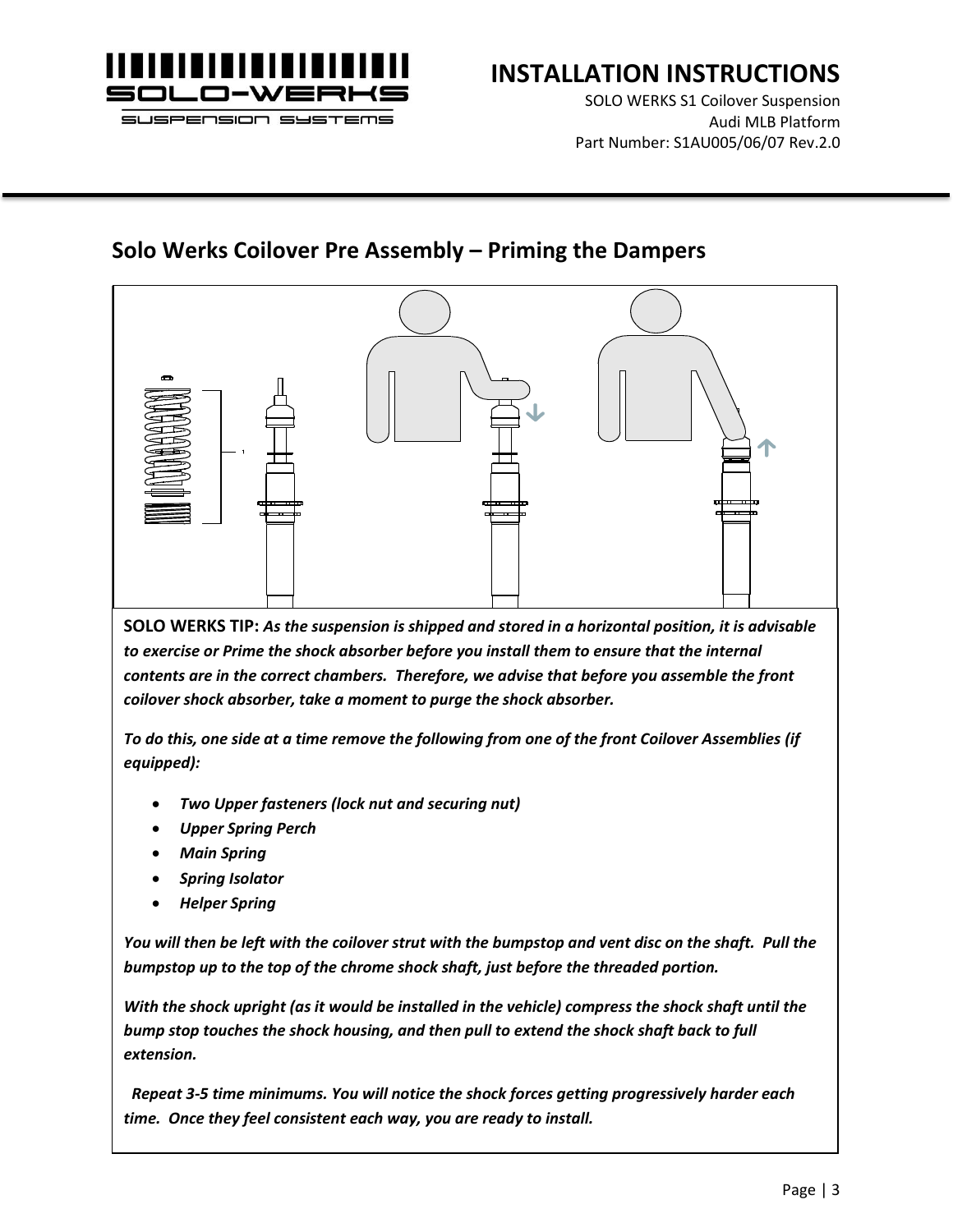

## **INSTALLATION INSTRUCTIONS**

SOLO WERKS S1 Coilover Suspension Audi MLB Platform Part Number: S1AU005/06/07 Rev.2.0

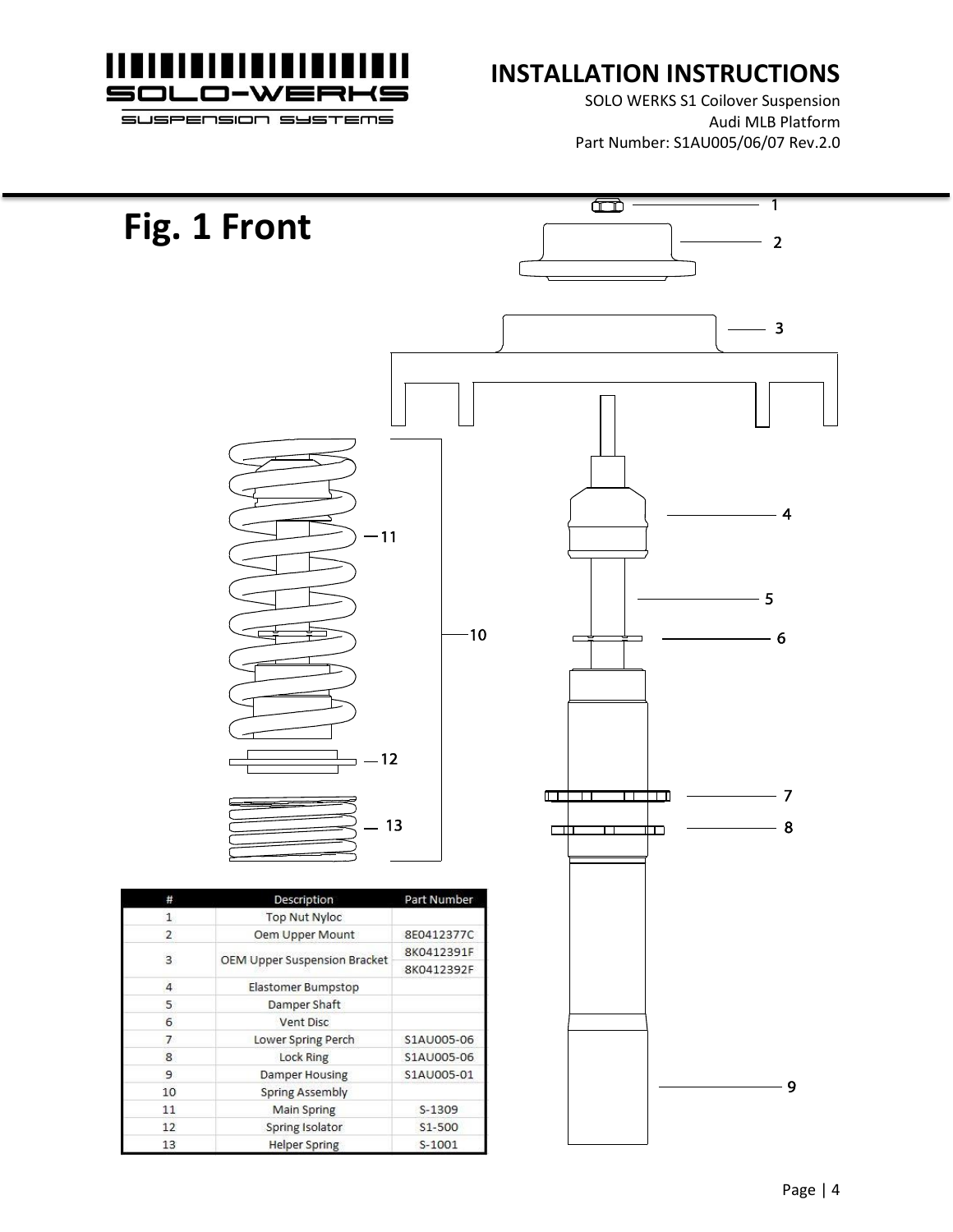

### **INSTALLATION INSTRUCTIONS**

SOLO WERKS S1 Coilover Suspension Audi MLB Platform Part Number: S1AU005/06/07 Rev.2.0

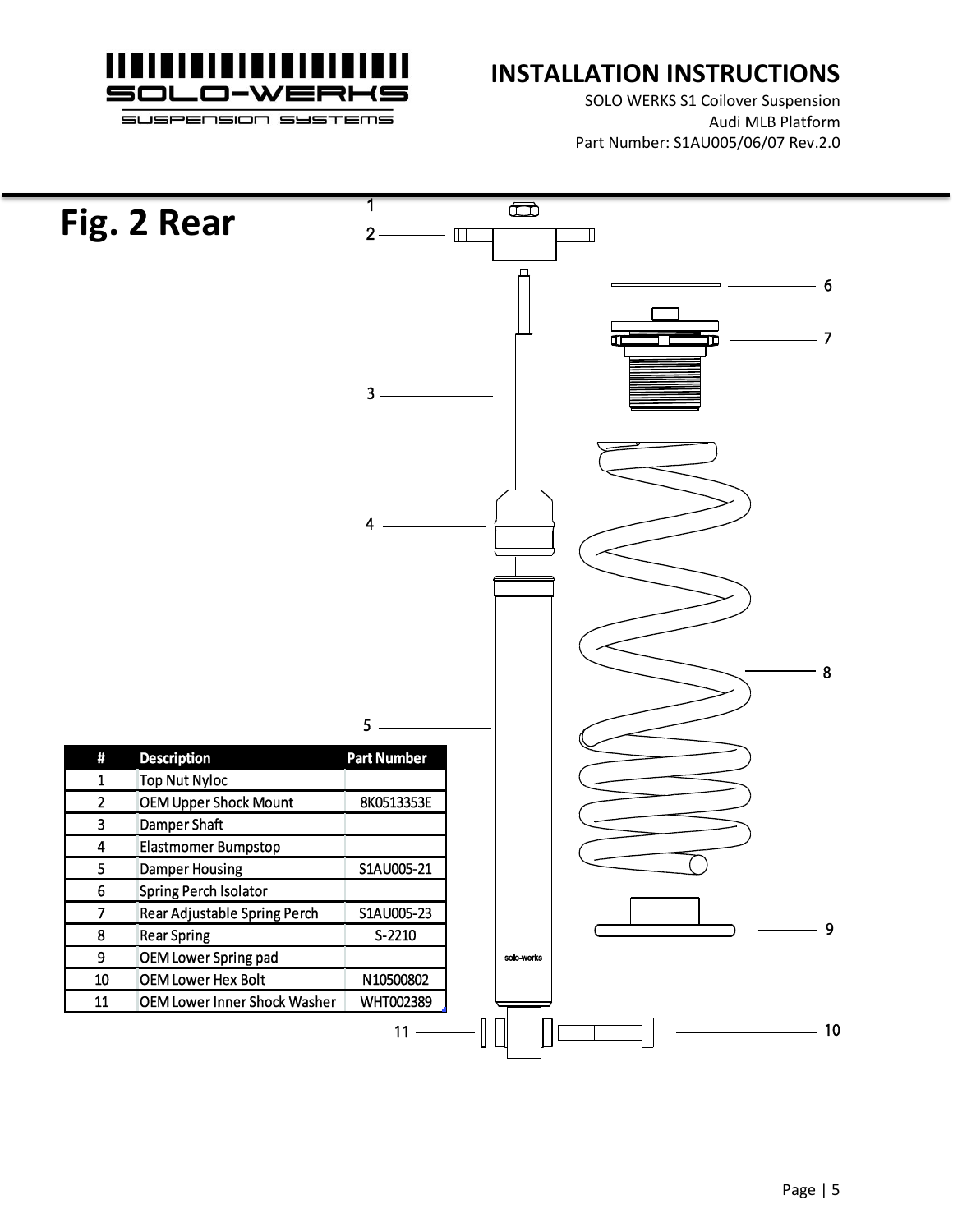

# **INSTALLATION INSTRUCTIONS**

SOLO WERKS S1 Coilover Suspension Audi MLB Platform Part Number: S1AU005/06/07 Rev.2.0

### **Solo Werks Coilover Assembly and Installation – Front:**

- *1. Work in the OEM Upper Bearings - Rotate the bearing a few times to break it in a. We have found that brand new or even existing bearings can get stuck as they have a very limited rotation when installed*
	- *b. If they are stuck or too hard to move, they will not allow the assembly to rotate as it should and will create a spring bind that will produce a "boing" or "clang" sound of the springs recoiling*

Assemble the coilover assembly with the OEM Strut Mount using the provided hardware as in the diagram Fig.1

- a. Top nut should be torqued to 44 ft-lbs. (Fig. 1 #1)
- b. Once assembled, we recommend starting the main perch at 25mm (1") of thread remaining below the main perch/spring seat using the included spanner wrench – actual vehicle height will be set later in the process. (Fig.1 #6)

NOTE: Use of an anti-corrosion spray such as the Boeshield T-9 on the threads & main perch/spring seat at this point (Fig.1 #6) can make the adjustment process much easier and will add an extra layer of protection. Boeshield T-9 is available from your Solo Werks dealer.

- 2. Insert strut assembly into vehicle
	- a. Reinstall three upper strut mount bolts hand tight (snug) but do not torque at this time.
- 3. NOTE: Before proceeding with the next step, inspect the lower control arm mount is clean and free of debris (rust/dirt etc.) before installation of the new strut assembly.
- 4. Raise suspension and reinstall bottom of strut (Fig.1 #7) into suspension fork and insert pinch bolt and tighten, making sure the base of strut housing is completely seated inside suspension fork.
	- a. Do not torque at this time (Fig.1 #7)
- 5. Reinstall upper control arms into steering knuckle
- 6. Reinstall tie rod end into steering arm
- 7. Reconnect any lines/hoses or headlight sensors
- 8. Once vehicle is placed back on the ground under its own weight, Torque upper strut mount bolts to 50 ft-lbs and bottom strut pinch bolt to 66 ft-lbs.
- 9. Make sure all other attaching bolts are torqued properly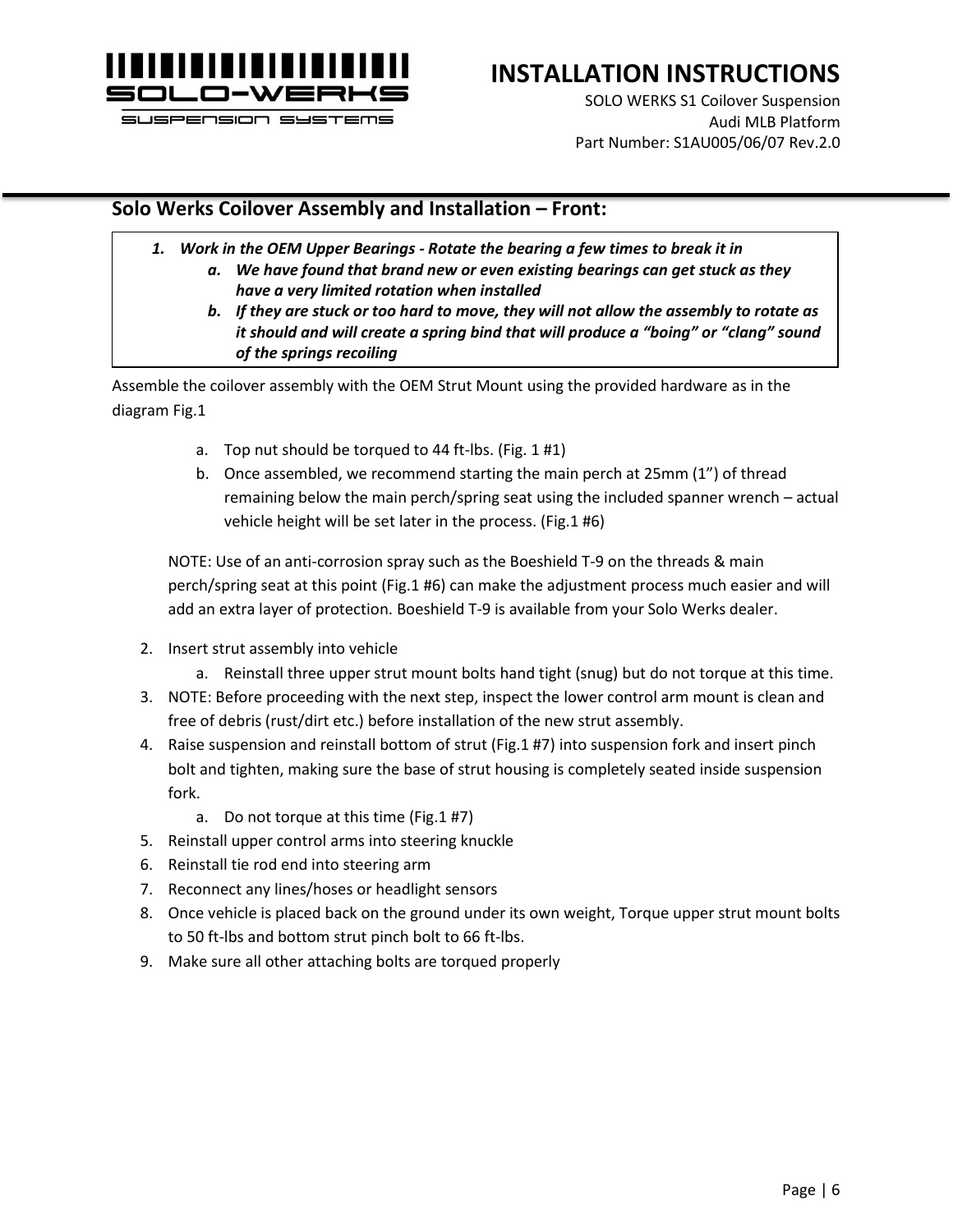

## **INSTALLATION INSTRUCTIONS**

SOLO WERKS S1 Coilover Suspension Audi MLB Platform Part Number: S1AU005/06/07 Rev.2.0

### **Original Suspension Removal- Rear:**

**SOLO WERKS TIP:** *Disconnect Headlight level sensor from lower control arm before any other steps are taken. Disregard for this step could result in damage to sensor link.*

- 1. While Supporting lower trailing arm in the compressed position (loaded as if it is on the ground)
	- 1. Remove (2) fender liner clips to allow access to the upper shock mount bolts holding upper shock mount (Fig.2 #2)
	- 2. Remove (2) upper shock mount bolts disconnecting upper shock mount from chassis (Fig.2 #2)
	- 3. Remove lower shock bolt and remove shock from vehicle (Fig.2 #12) NOTE: Retain OEM washer from lower shock mount to re-use during installation, taking note of orientation.
	- 4. Slowly lower rear trailing arm to help remove the pressure on the rear springs
	- 5. From the underside of control arm, clip the locating pin from the OEM lower spring pad.
	- 6. Turn OEM spring shield away to create access to OEM spring.
	- 7. Using a properly rated spring compressor, compress spring.
	- 8. Disconnect Lower control arm/link from knuckle.
	- 9. Remove spring
	- 10. Make note of orientation of OEM shock mount to be reinstalled later. (Fig.2 #2)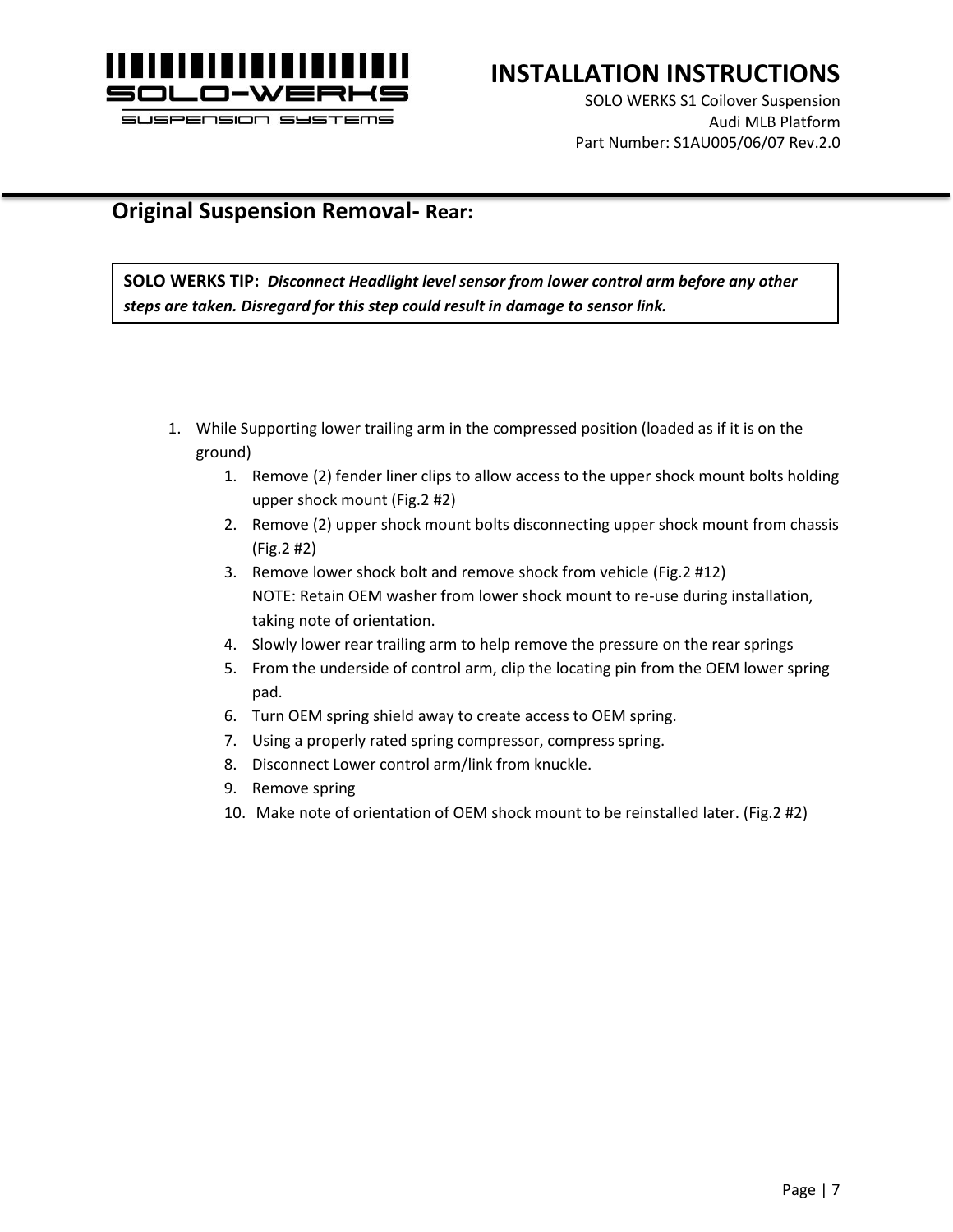

# **INSTALLATION INSTRUCTIONS**

SOLO WERKS S1 Coilover Suspension Audi MLB Platform Part Number: S1AU005/06/07 Rev.2.0

#### **Solo Werks Coilover Assembly and Installation – Rear:**

The Rear of this platform is a combination of a rear lowering spring & adjustable spring perch and specially matched shock absorber. The shock absorber does not need to be adjusted in any way to change the ride height.

#### **SOLO WORKS TIP:** *Just like the front struts, it is advisable to Prime the rear shocks as well. To purge the rear shocks: Refer to procedure on page 3.*

In the vertical position (as it would be installed in the vehicle):

- 1. Extend the shock rod to its full extent
- 2. Compress until 1" of the chrome shock rod is visible outside of the shock housing
- 3. Repeat 3-5 times or until the strokes feel consistent.

#### **Solo Werks Coilover Assembly and Installation – Rear con't.**

- 1. Remove both upper and lower factory spring pads from the vehicle, and ensure that both areas are clean and free of any dirt or debris.
- 2. The Solo-Werks rear spring perch will be installed on top of the spring
	- i. Install new spring onto adjustable spring perch (Fig.2 #7) and place into vehicle reusing lower OEM spring pad. (upper spring pad is discarded)

**Solo Werks Tip:** *On all models make sure the supplied rubber spring perch isolator is installed in-between the chassis and the adjustable spring perch. (Fig. 2 #7*)

- 3. Assemble Solo-Werks rear shock (Fig.2) reusing OEM upper shock mount. Torque shock shaft nut (Fig.2 #1) to 18 ft-lbs.
- 4. Place shock into vehicle and reinstall two upper shock mount bolts and torque to 26 ft-lbs.
- 5. Re install fender liner clips
- 6. Re install the lower bolt through the shock mount with OEM inner shock washer **between** the shock mount and knuckle.
	- a. Do not torque lower shock bolts until vehicle is back on the ground and all weight is on vehicle.
	- b. Torque lower shock bolts to 90 ft-lbs.
- 7. Make sure all attaching bolts are torqued properly
- 8. Adjust final height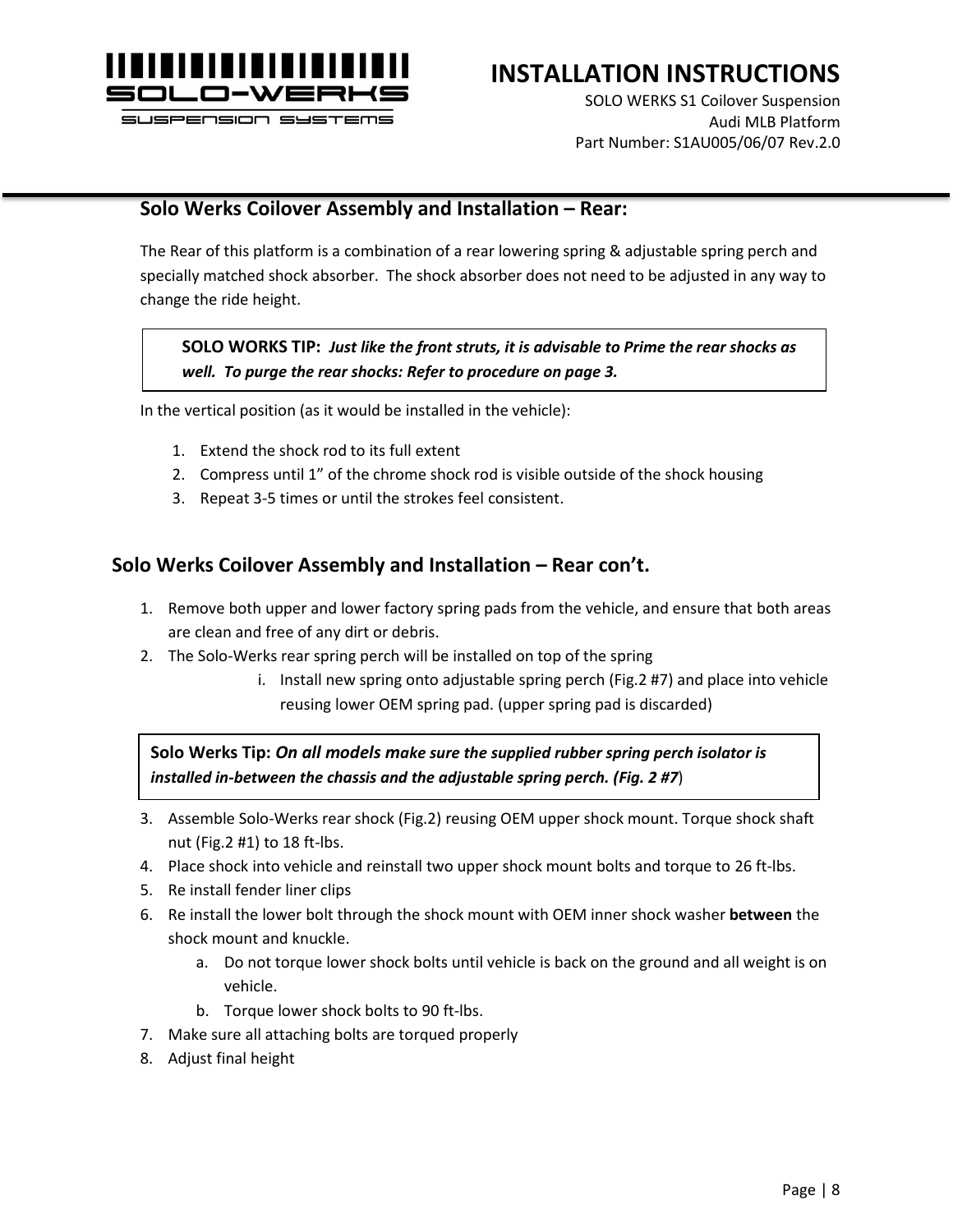

# **INSTALLATION INSTRUCTIONS**

SOLO WERKS S1 Coilover Suspension Audi MLB Platform Part Number: S1AU005/06/07 Rev.2.0

# **Solo Werks Coilover Final Details – Heights & Working Ranges**



|                            |        | Lowering Range    |                 |               |               |
|----------------------------|--------|-------------------|-----------------|---------------|---------------|
|                            |        | $\ln Mm$          |                 | in Inch       |               |
| Model                      | Year   | Front             | Rear            | Front         | Rear          |
| <b>Stanard Sedan/Avant</b> | $08 -$ |                   | 25-75mm 25-75mm | $1.0" - 3.0"$ | $1.0" - 3.0"$ |
| S Models                   | $08 -$ | 12-63mm   12-63mm |                 | $0.5" - 2.5"$ | $0.5" - 2.5"$ |

| <b>Front Measurement</b> |         |     |                                                                             |     |         |  |  |
|--------------------------|---------|-----|-----------------------------------------------------------------------------|-----|---------|--|--|
|                          |         |     | Max low mm   Max low Inch   Max high mm   Max high Inch   OEM mm   OEM Inch |     |         |  |  |
| 310                      | 12 1/4" | 360 | 141/4"                                                                      | 385 | 15"     |  |  |
| 322                      | 121/5"  | 372 | 141/2"                                                                      | 385 | 15"     |  |  |
| <b>Rear Measurement</b>  |         |     |                                                                             |     |         |  |  |
|                          |         |     | Max low mm   Max low Inch   Max high mm   Max high Inch   OEM mm   OEM Inch |     |         |  |  |
| 315                      | 121/2"  | 365 | 14 1/4"                                                                     | 390 | 15 1/4" |  |  |
| 327                      | 12 3/4" | 378 | 14 3/4"                                                                     | 390 | 151/4"  |  |  |

• These measurements are in place to allow both front and rear dampers to operate properly and allow for ample shock travel.

- All measurements will be referenced from "center of wheel hub to bottom lip of fender" (see example figure "a")
- Using this system outside of this range can cause premature failure and is cause to void your manufacturer specified warranty.
- Helper springs are intended to keep preload on the main spring under full suspension extension, do not remove!